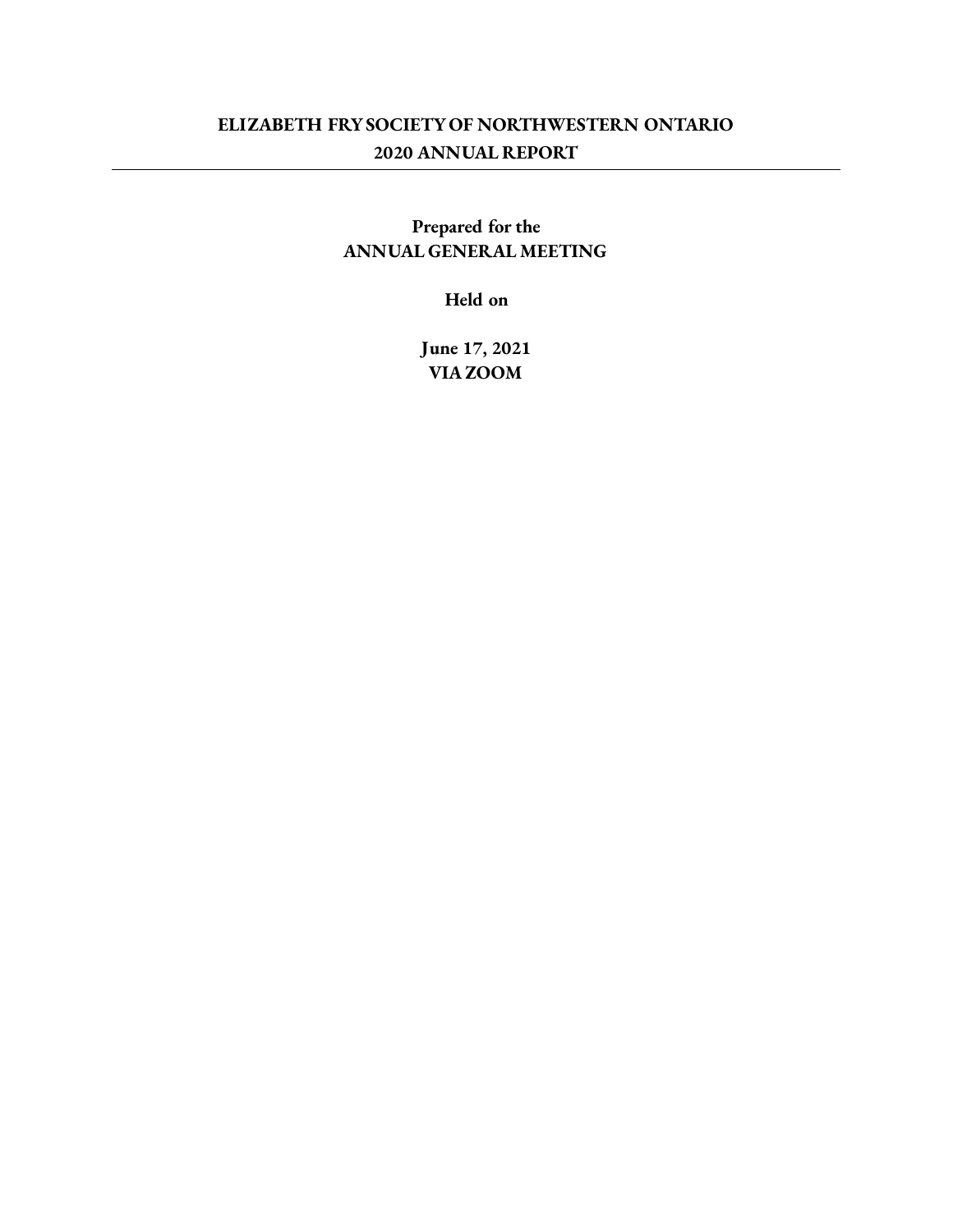#### **The Elizabeth Fry Society of Northwestern Ontario**

## **Annual General Meeting June 17, 2021**

#### **Agenda**

#### **Annual General Meeting (7:00- 8:00 p.m.)**

- 1. Welcome and call to order
- 2. Establish quorum
- 3. Approve agenda
- 4. Approve Minutes from AGM of September 2020
- 5. Reports
	- a. Caycie Soke, President's Report
	- b. Mary Kozorys, Coordinator's Report
	- c. Mary Veltri, Coordinator of Development and Communications' Report
	- d. Lindsay Martin, Systems Navigator Report
	- e. Committee Reports
		- i. Kate Brindley- *Advocacy Committee*
		- ii. Mary Veltri- *Fundraising Committee*
		- iii. Caycie Soke- *Governance Committee*
		- iv. Mary Kozorys & Caycie Soke- *Housing Committee*
		- v. Caycie Soke- *Human Resources*
		- vi. *Treasurer's Report and Independent Financial Review*
- 6. Appointment of Independent Reviewer for 2021
- 7. Election of Directors
	- a. Vice President Vacancy
- 8. Other business
- 9. Adjournment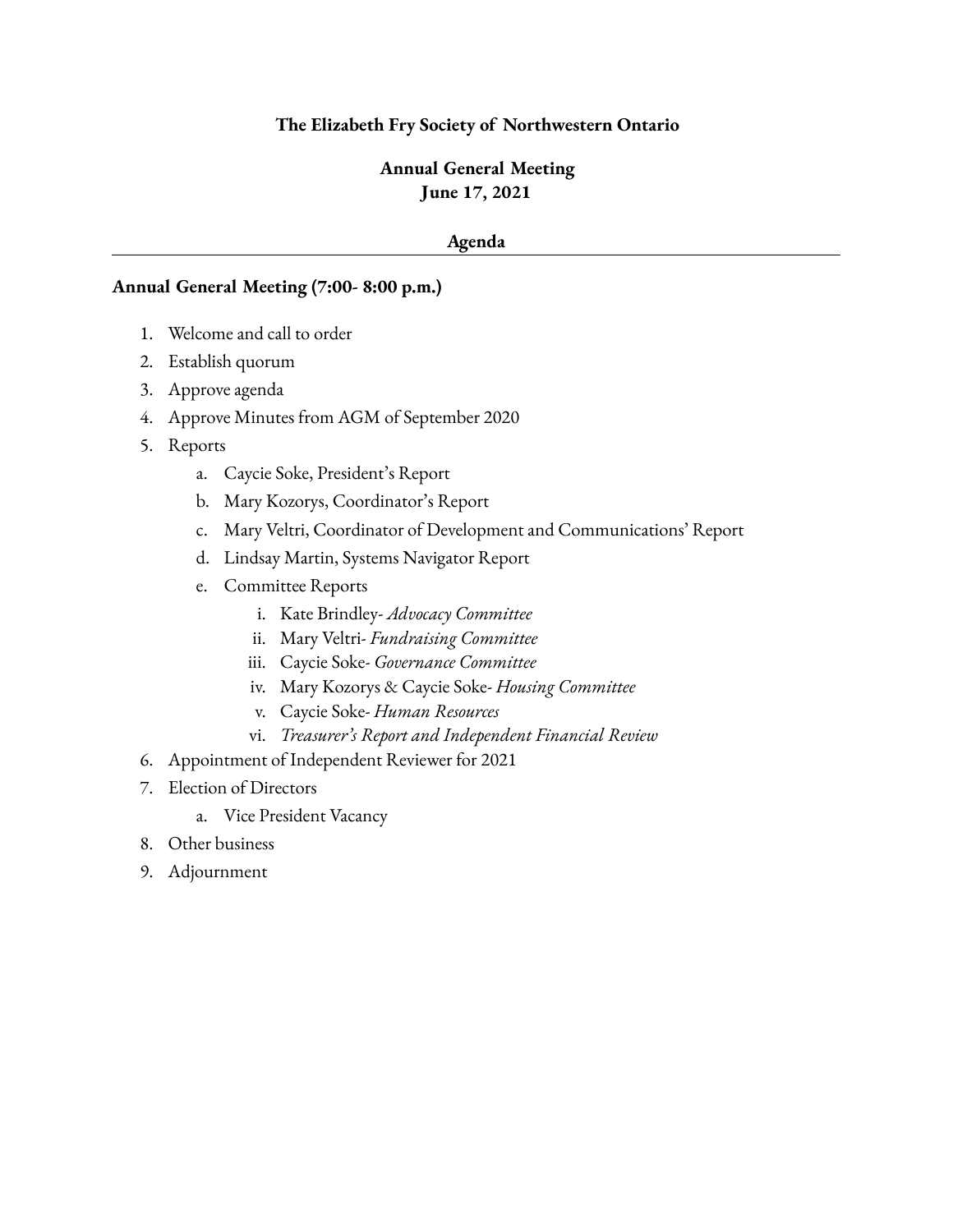Present: Caycie, Jen, Brad, Mary Kozorys, Mary Veltri, Kate, Nicole, Erin, Bev, Helle, Steph, Lindsay

Regrets: Tara

Minute taker: Caycie

Chair: Caycie

**Approve the Agenda**

Erin mover, Bev, seconder, approved.

## **Approve Meeting Minutes of 2019 AGM**

Bev mover, Kate seconder, approved.

#### **President's Report**

• See written report by Caycie

#### **Coordinator of Development and Communications Report**

• See written report by Jen

#### **Coordinator's Report**

● See written report by Mary K.

#### **Committee Reports**

#### **Fundraising Committee**

- See written report by Mary Veltri.
- **Advocacy Committee**
	- See written report by Kate

#### **Human Resources Committee**

**●** See written report by Caycie.

#### **Housing Committee**

• See written report by Mary V.

#### **Finance Committee**

**●** See written report by Caycie.

#### **Governance Committee**

• See written report by Erin

## **Treasurer's Report**

● Jean advised that she is still working on acquainting herself with the financial goings on of the organization but is pleased with the Bookkeeper and the Finance Committee's commitment to organization and transparency.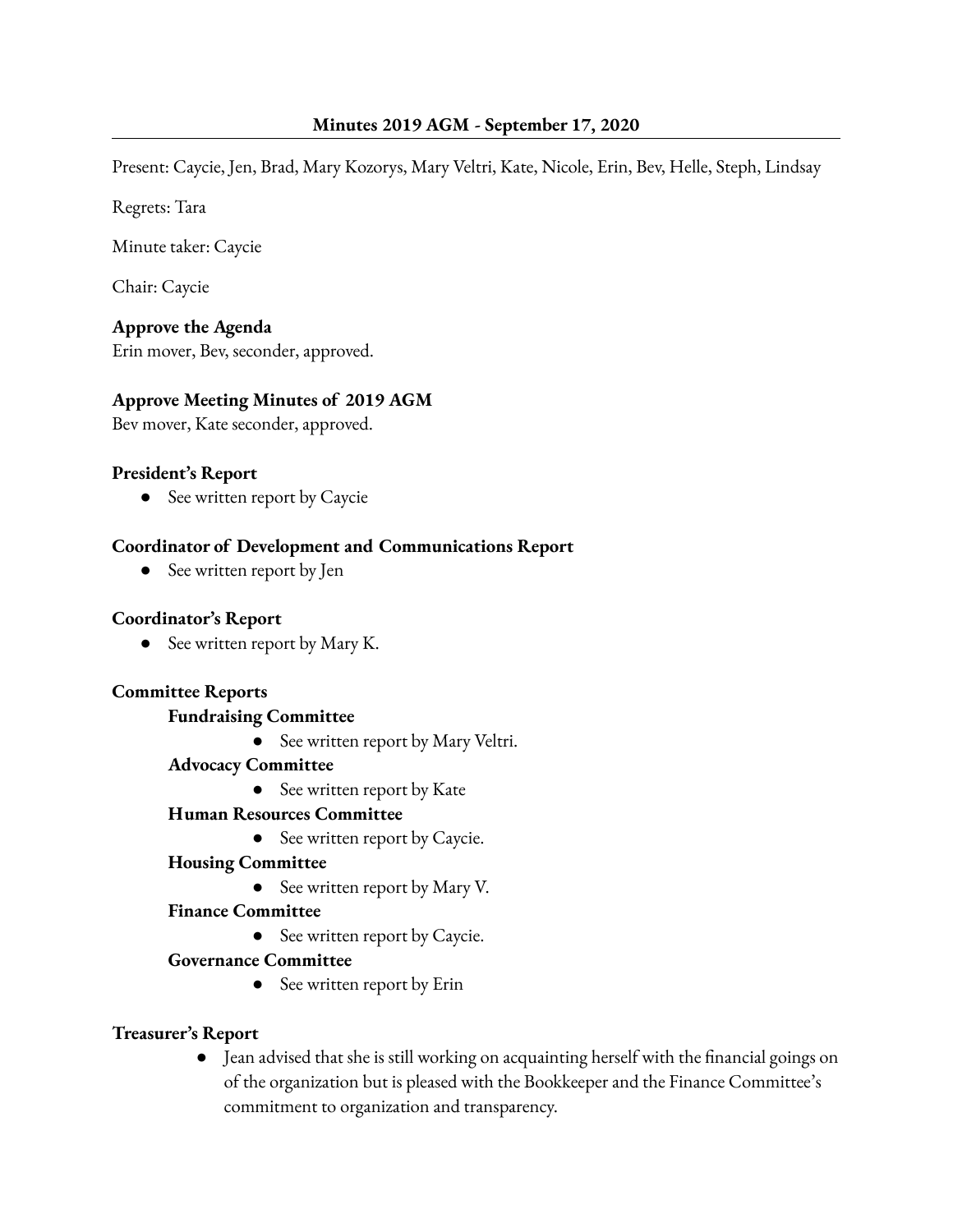#### **Independent Financial Report – Brad Mayes**

- See written report by Brad
- Budget tracking has improved a great deal, thanks to Bookkeeper, Nicole.

#### **Motion to accept Committee Reports**

Jean mover, Bev seconder, approved

#### **Motion to accept Independent Financial Report 2019**

Kate mover, Jean seconder, approved

#### **Motion to appoint Independent Review for 2020**

Kate mover, Jean seconder, approved

#### **Election of Directors**

Slate of Directors: Caycie, Bev, Kate, Tara, Erin, Jean, Jamie (maternity leave). Mary V is stepping down as Vice President. No one is willing currently to take over the position. Will table for next Board Meeting. All accepted their nominations All acclaimed Motion to accept nominees – mover Caycie, seconder Kate, approved.

## **Motion to Adjourn**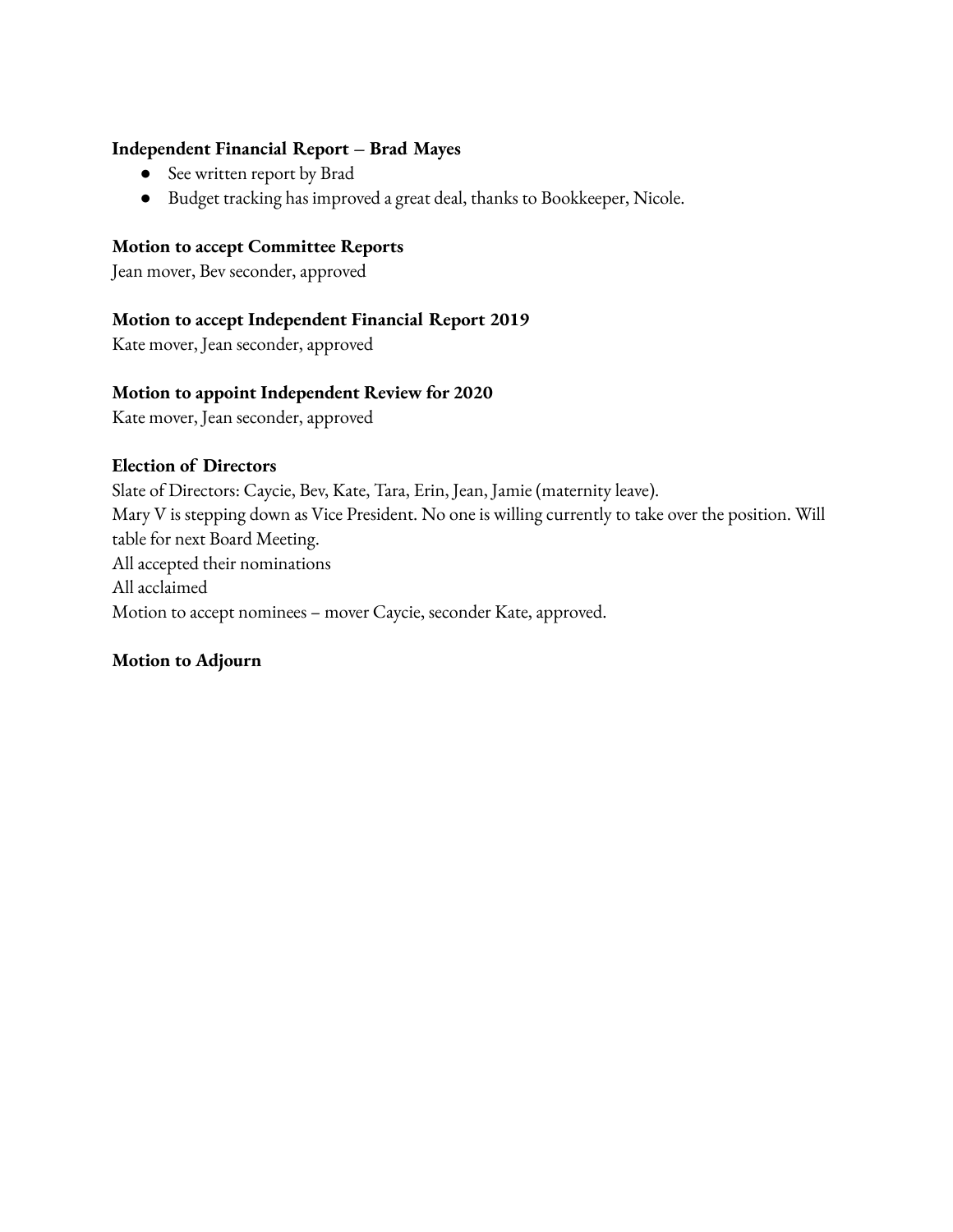## **President's Report- Caycie Soke 2020**

Much thanks to our dedicated Staff and Board and Volunteers, 2020 was another incredible year of growth for EFSNWO. While COVID-19 has dampened our ability to provide direct services in the Correctional Centre we have pivoted our energies to community and discharge work, assisting more clients than ever in obtaining housing and securing the resources they need to successfully integrate post-release. Our staff have risen to the challenge of ensuring clients have barrier free access to our services in these challenging times.

Our Coordinator, Mary Kozorys, has worked tirelessly this past year assisting clients both inside and outside of the Correctional Centre. Mary's commitment to our clients and her fearless advocacy allows our clients to access many resources (such as housing, food, hygiene products and transportation) they would not otherwise have fulsome access to. We would not be as successful in our work as we are without her boundless enthusiasm and compassion.

Jen, as always, has brought an energy, positivity and boundless enthusiasm to the position of Communications and Development Coordinator that has seen us diversify and expand our funding sources. In 2020 we completed our rebranding and continued to modernize our methods of communications and fundraising. She has been instrumental to our growth as an organization!

The increasing complexity of our finances led us to establish a Finance Committee in 2019, made up of the President, Treasurer, Coordinator of Development and Bookkeeper. This ad hoc committee allows us to address emergent budgetary and funding issues with the goal of ensuring we use our funding allocations to their full potential. The committee continues to meet regularly to monitor the multiple budgets associated with our funding sources and projects.

We are looking forward to being able to provide transitional housing in a 2021 pilot with the assistance of a TBDSSAB grant. The Housing Committee continues to work towards our ultimate goal of creating a permanent transitional housing facility to meet our clients needs.

All in all we are looking forward to another exciting year of growth at Elizabeth Fry!

## *Human Resources Report*

In May of 2020, we were fortunate to welcome Lindsay Martin to our ranks as our very first Systems Navigator. Lindsay brings with them a host of experience from John Howard Society as a Systems Navigator (along with various other relevant work experience). Lindsay has increased our community outreach exponentially and has dedicated themselves to connecting with difficult to serve clients who may not otherwise seek out our services.

In December 2020, we were granted funds to add two Systems Navigator positions for a period of three months (into June 2021). We began the hiring process in December of 2020 and the successful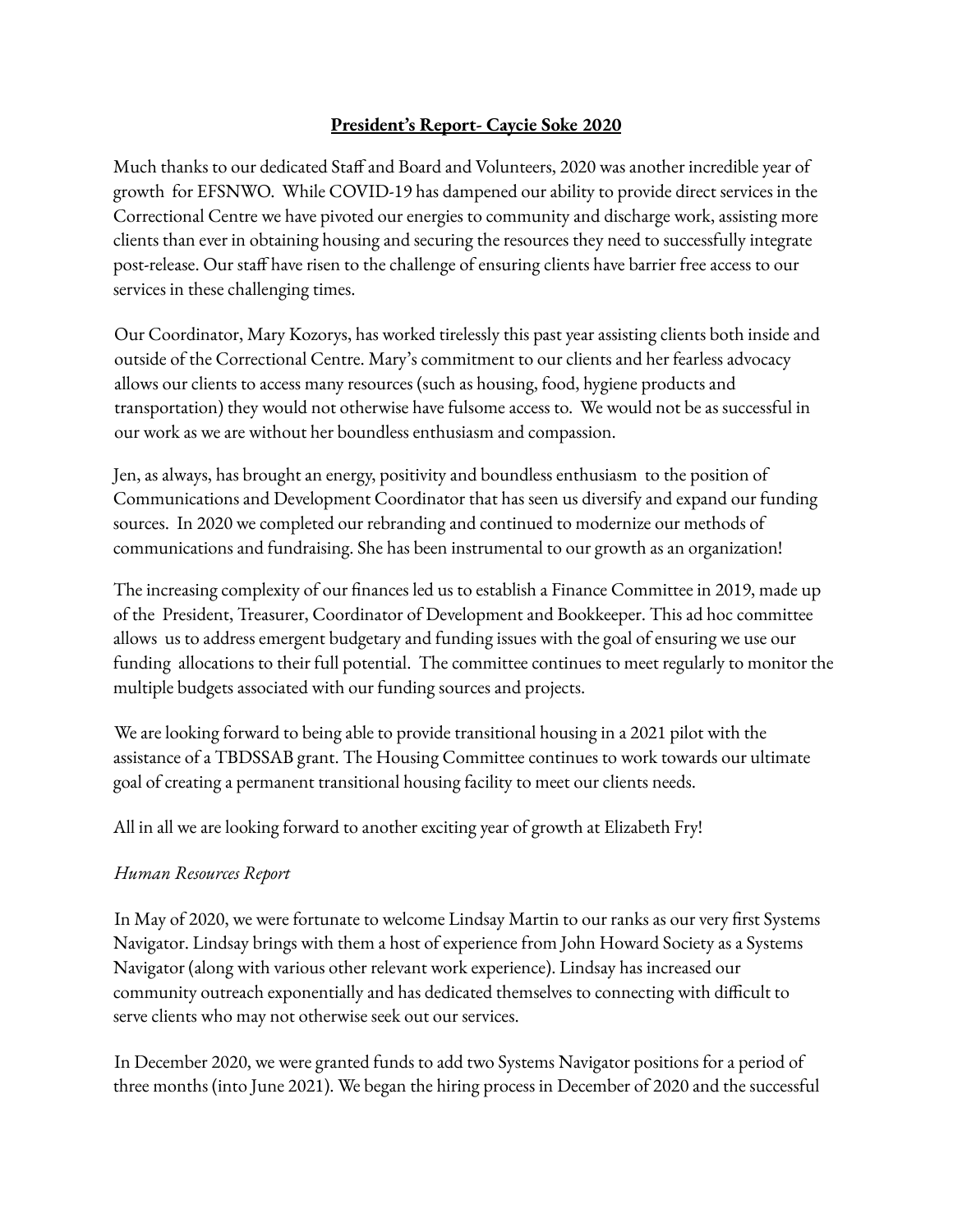applicants (Desiree Dumoulin and Marla Dunn) were onboarded in early 2021. This has allowed us to expand our direct client services exponentially.

## *Governance Report*

We have completed a Strategic Plan in 2020/2021 with the assistance of Sheelagh Hendricks. Shortly thereafter we received funding from the federal government to hire consultants to do an operational review of our organization. Laridae, a consulting firm out of Southern Ontario, completed their operational review of our organization in 2020 and completed it in 2021. We are eager to implement their recommendations to ensure our Board and Staff are using best practices with regard to policies, procedures and sustainable organizational growth.

## *Board Comings & Goings:*

Our Board Member, Jamie McGinnes, left on parental leave in 2020. She will be returning in mid-2021. We wish her the best in the important work of raising a little person!

Helle Moller and Steph Simko joined us as Board Members. We are happy to welcome them to the Board and are fortunate to benefit from their myriad of skills. Thus far they have both thrown themselves into our work with fresh perspectives and energy.

Cheyenne DeGagne left us in August of 2020 to complete doctoral studies at Carleton in Ottawa. Ontario. We have benefited greatly from her time on our Board and wish her the best of luck in her studies. We know she will be successful in all she does!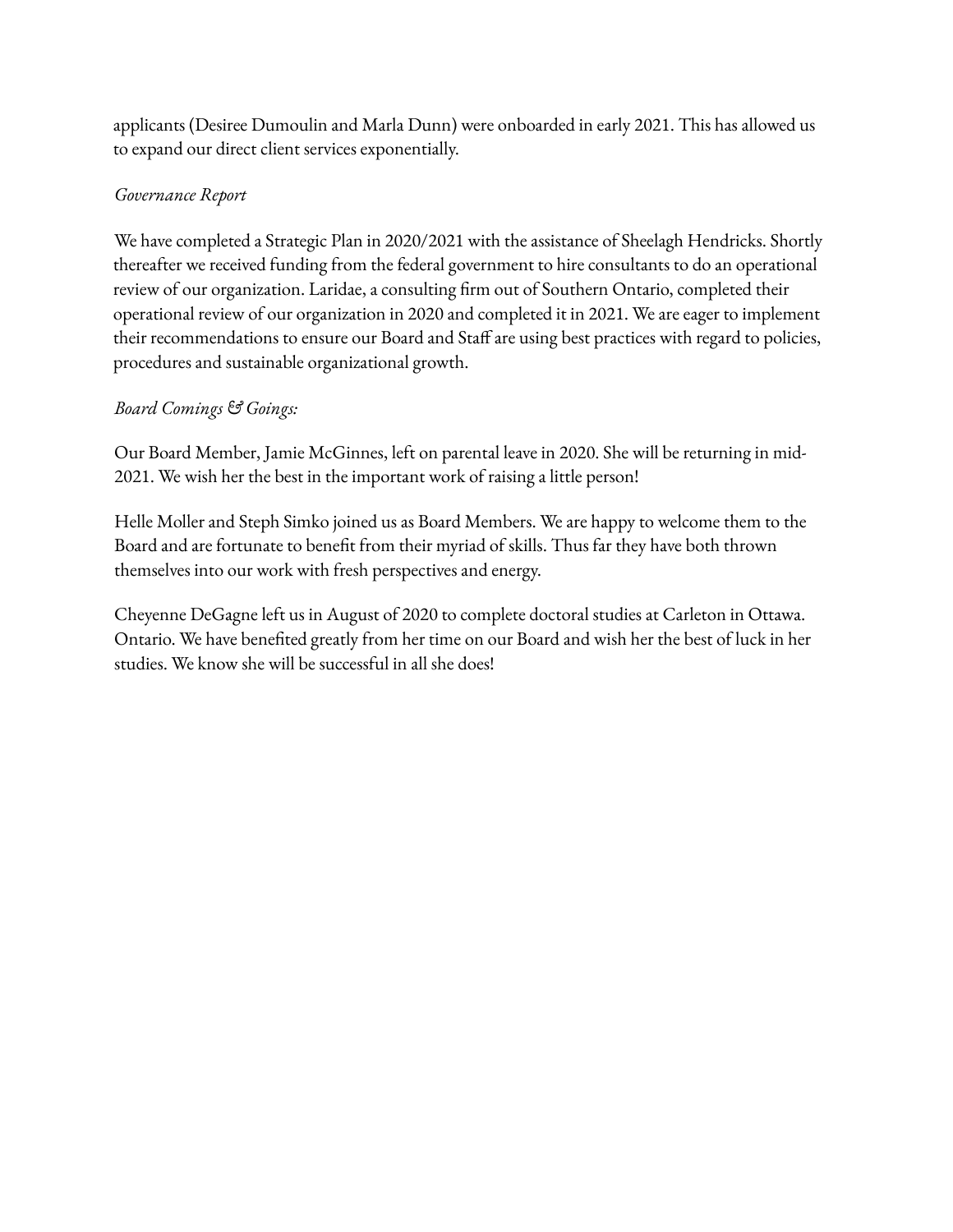## **Co-ordinator's Report (2020 Programme Year)- Mary Kozorys**

The COVID pandemic presented both challenges and opportunities to deliver programmes and services in 2020. Although all programming at the Thunder Bay Correctional Centre was suspended in March 2020 due pandemic restrictions, institutional arrangements were made to modify in-person visits, and to expand contact via telephone. Through systemic advocacy, the Ministry of Community Safety and Correctional Services extended its use of phone policy for inmates. Prepaid calling cards were distributed on the first of the month enabling inmates to make calls to mobile numbers which was critical since most community service providers and lawyers were working off-site.

The pandemic also resulted in a shift of services in order to meet the basic needs of individuals in the community. Through a collaboration with Roots to Harvest, staff were able to deliver food hampers as well as hygiene items on a weekly basis during July and August, to women in the community. This permitted staff to 'check-in' with clients, many of whom were feeling particularly isolated during the pandemic. Although this programme moved to monthly deliveries from September onward, the rapport established during the initial summer months, made it much easier for participants to reach out to staff regarding other needs.

This programme year also saw the organization continue in the planning and development stage of its housing initiative. The use of technology during the pandemic enabled the co-ordinator to take a lead role in organizing and facilitating virtual 'round table' discussions across Northern Ontario in Kenora, Thunder Bay, and Sault Ste. Marie. These discussions brought together service providers, policy maker and persons with lived experience to explore housing options and models for women transitioning out of incarceration into the community. The findings from the discussions will be used to inform the next phase of the housing initiative.

While the pandemic presented challenges in delivering programmes and services, the opportunities far outweighed these challenges, as it helped to foster creative, collaborative community approaches.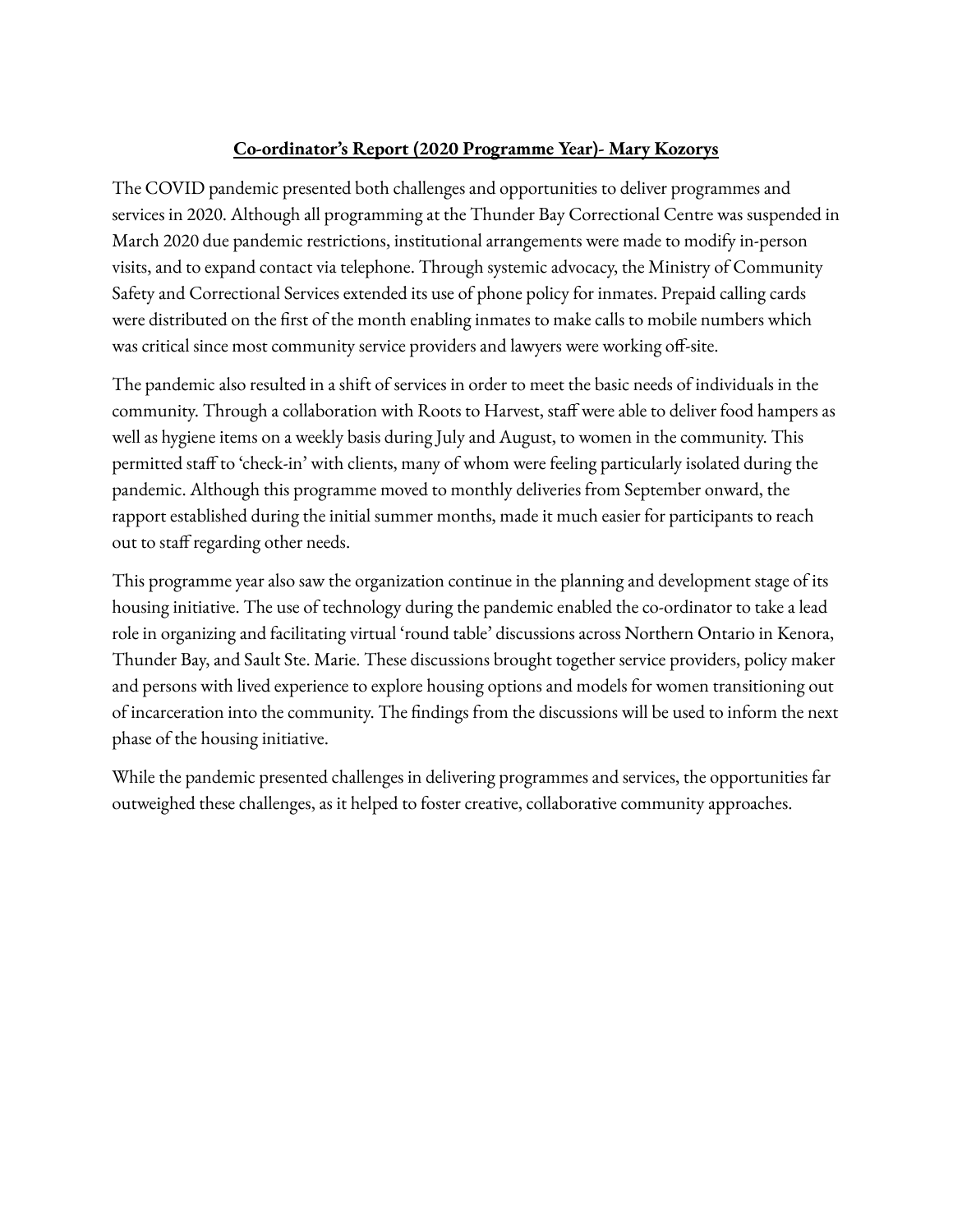## **System Navigators Report 2020 - Lindsay Martin**

We have had a full year providing services as System Navigators. The focus of this year in the pandemic was to pivot and focus on community needs. We know food security was an critical issue for our clients as a lot of communal places were closed down for clients to access. We would bring 75+ bags and deliver them to our clients. We collaborate with other service agencies to refer clients to other services such as health, counselling, obtaining I.D. and covid testing.

We have established a strong community presence and increased visibility by providing street level services.

We have been working directly and indirectly with the Correctional Center's social workers to assist with discharge planning. This has been limited due to the lockdown of the facility. In our role as advocates, we joined the Release from Custody Task Force to provide support to those incarcerated and being released during the Covid-19 outbreak. The outbreak at the Correctional Center brought some unique challenges to the work we did this year. We partnered with Thunder Bay Police and particularly the "Project Prevent" to assist people find places to stay during the outbreak so they could self isolate.

In the last fiscal year we have successfully housed 46 women, trans and non-binary folks. We have been working on the Coordinated Housing Access table to reach a goal of establishing centralized housing for the community.

The Reaching homes funding has offered an additional 2 positions within the agency to focus on housing during the pandemic. This has allowed further outreach into the community and has contributed significantly to the growth of the program.

We have become a drop in center for our clients where they can access food, transportation, phones, use of computer and, services, and support.

Recognizing the needs of the people who are homeless in our community, the TBDSSAB had offered some funds to assist with mental health and addictions prevention. We proposed an idea to Thunder Bay Housing to rent one of their units to provide our clients who are exiting the criminal justice system with a place to stay. We were offered a 3 bedroom unit and were able to set it up to be furnished. Clients will have a place to stay and are supported while focusing on their healing and independent living.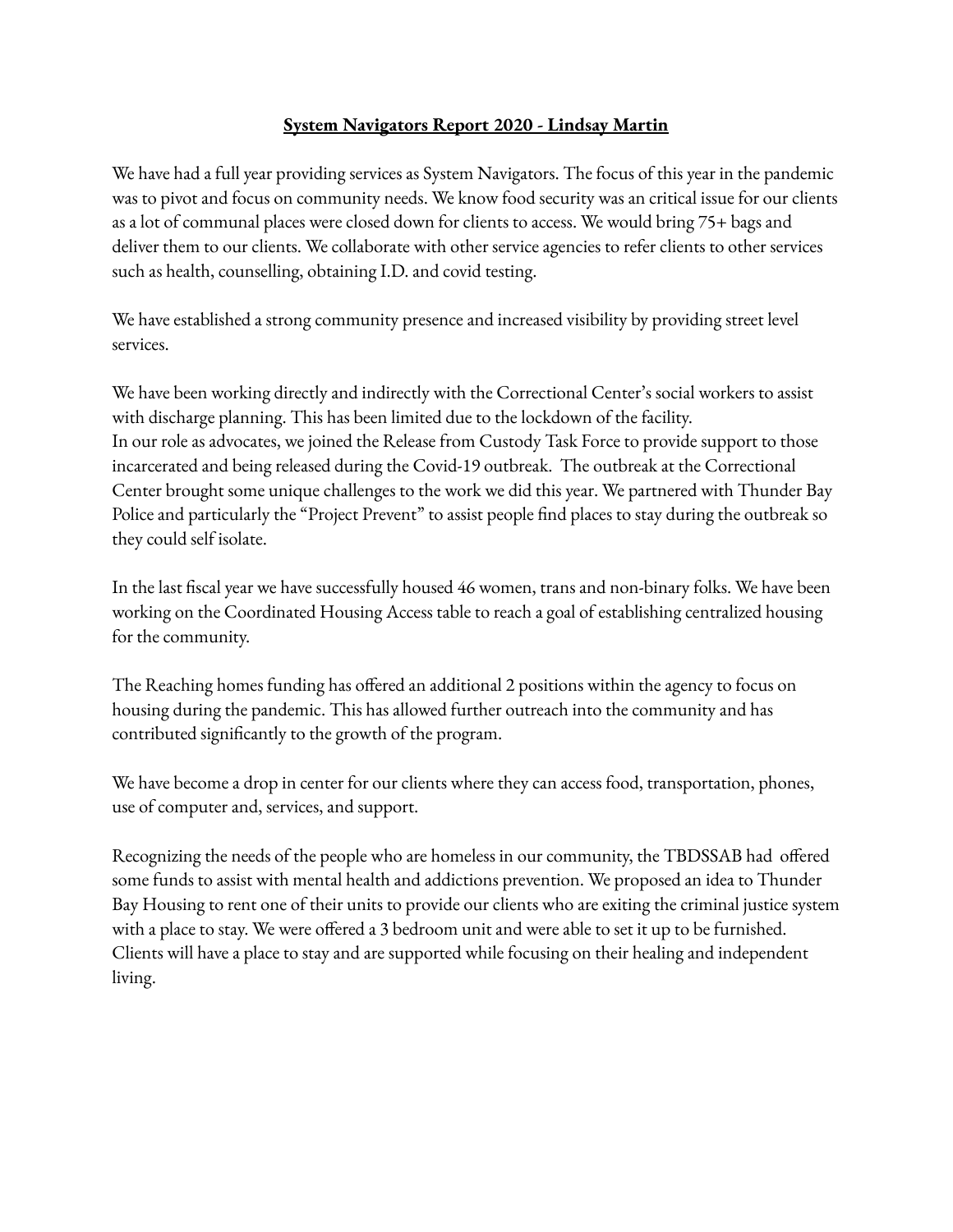## **Committee Reports**

## *Advocacy Committee Report* **(KB)**

In 2020/2021, the Advocacy Committee met to discuss and to strategize responses to ongoing to advocacy issues particularly for women in custody.

Additionally, the committee designed and supervised a research project for a ProBono Students of Canada volunteer from the Bora Laskin Faculty of Law. The volunteer, Miranda Dell'anna, helpfully produced a research memo and made a presentation to the board on the use of physical restraints on persons, particularly women, in custody accessing medical care. This research project was building on a research project started last year which grappled with, among other things, international human rights standards and a lack of transparency in Correctional policy. This year Miranda focused on the policies and practices of use restraints on women in custody from the point of view of health care providers and hospitals.

## *Fundraising Committee Report (JM/MV)*

Detailed in Coordinator of Development and Communications Report.

## *Governance Committee Report* **(CS/EB)**

Detailed in President's Report.

## *Housing Committee Report* **(CS/MK)**

The Housing Committee continues to work towards our organization's ultimate goal of building a transitional house for our clients and filling a much needed resource gap in our community. The committee has spent 2020 meeting with housing providers for information gathering, connecting with various professionals who may be able to assist us in this endeavour and working towards a first incarnation of a transitional house for our clients. In early 2021 we were able to procure and provide three transitional beds which are operated solely by EFSNWO staff. More details about this are provided in the Systems Navigator Report. In 2021 we plan to create and implement a concrete strategic plan to procure funding and onboard relevant professionals to move the project forward.

## *Human Resources Committee Report* **(CS)**

Detailed in President's Report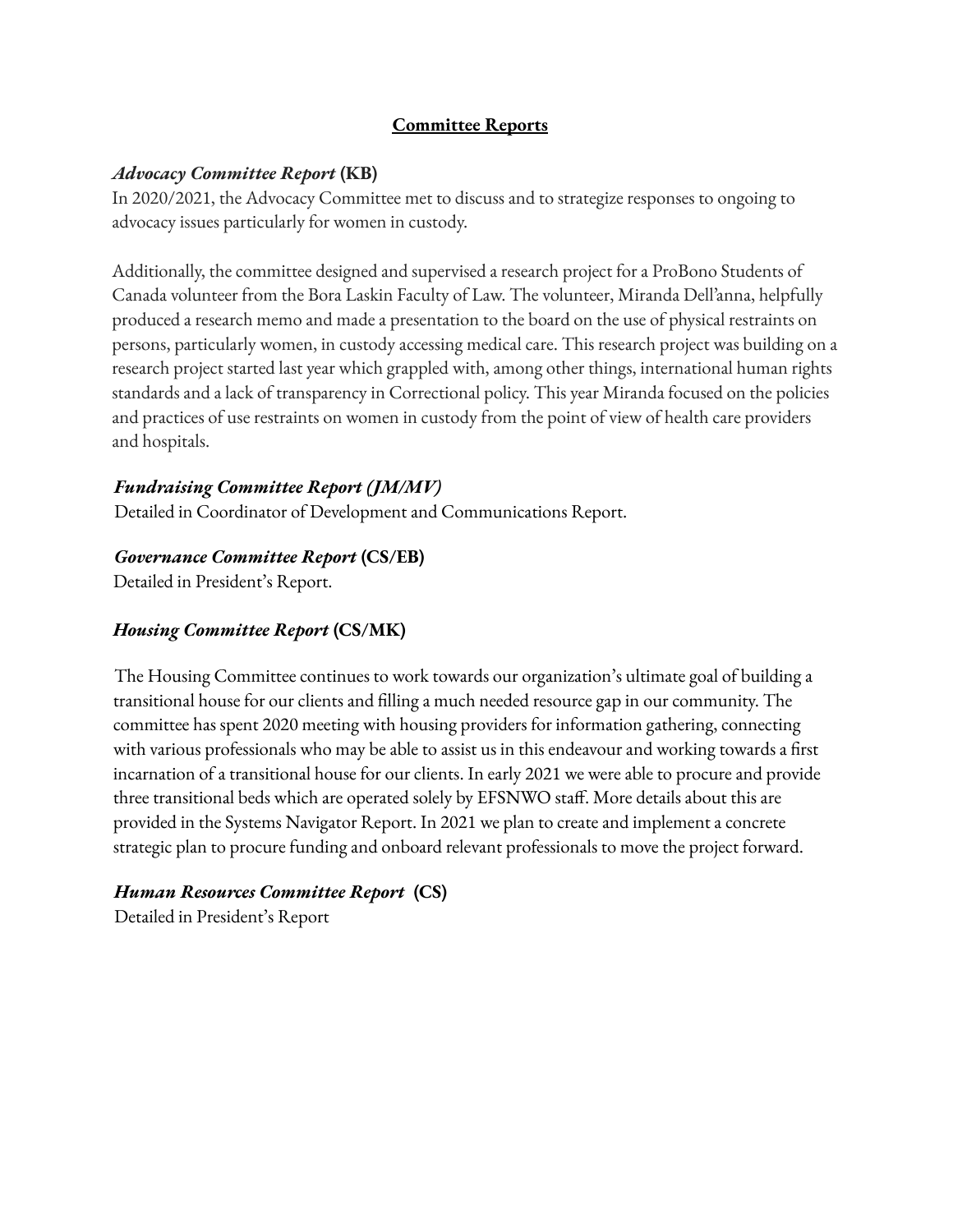## **Jennifer McKeown- Coordinator of Development and Communication**

## **2020 Annual Report**

## **Development**

- $\triangleright$  Submitted 15 Funding applications
- $\triangleright$  Received Approval for 12 Funding Applications
- ▶ Tracked all incoming donations and funding in Revenue Tracking Document
- $\triangleright$  Sent out charitable receipts and thank you 02-11
- $\triangleright$  New monthly donors x 1
- **► Send out Direct Mail Campaign to 100 recipients Completed**

## **Communications**

- $\triangleright$  Hired a Firedog Communications
- $\triangleright$  Rebranded our organization and all associated materials
- $\triangleright$  Rebuilt and launched a new website
- ⮚ Created and Layed out all Key Research Reports and Executive Summaries
- **►** Updated our Letterhead
- ⮚ Updated our Business Cards
- ▶ Participated in EFry Week- Social Media Campaign
- ⮚ Participated in Legacy Month Social Media Campaign
- $\triangleright$  Regular posts across all social media platforms
- $\triangleright$  Printed key branding communication materials:
	- Pull up banner
	- Branded tablecloth
	- Business Cards for MK/LM/JM
	- Executive Summary
	- Postcards
	- Full Research Report
	- Door Decals
	- Wall Decal
	- Trifold pamphlets
	- Waterbottles
	- Resusable Bags
	- Infographics

## **Outreach/Engagement**

- $\triangleright$  Presented at a pan northern Webinar for Food Bag Program
- $\triangleright$  Hosted 3 Round Tables Kenora and SSM and Thunder Bay
- $\triangleright$  Presented at the Thunder Bay Municipal League Board Meeting
- $\triangleright$  Attended Media Launch TBCF Gender Equality Stream
- $\triangleright$  Provided Media Interviews x6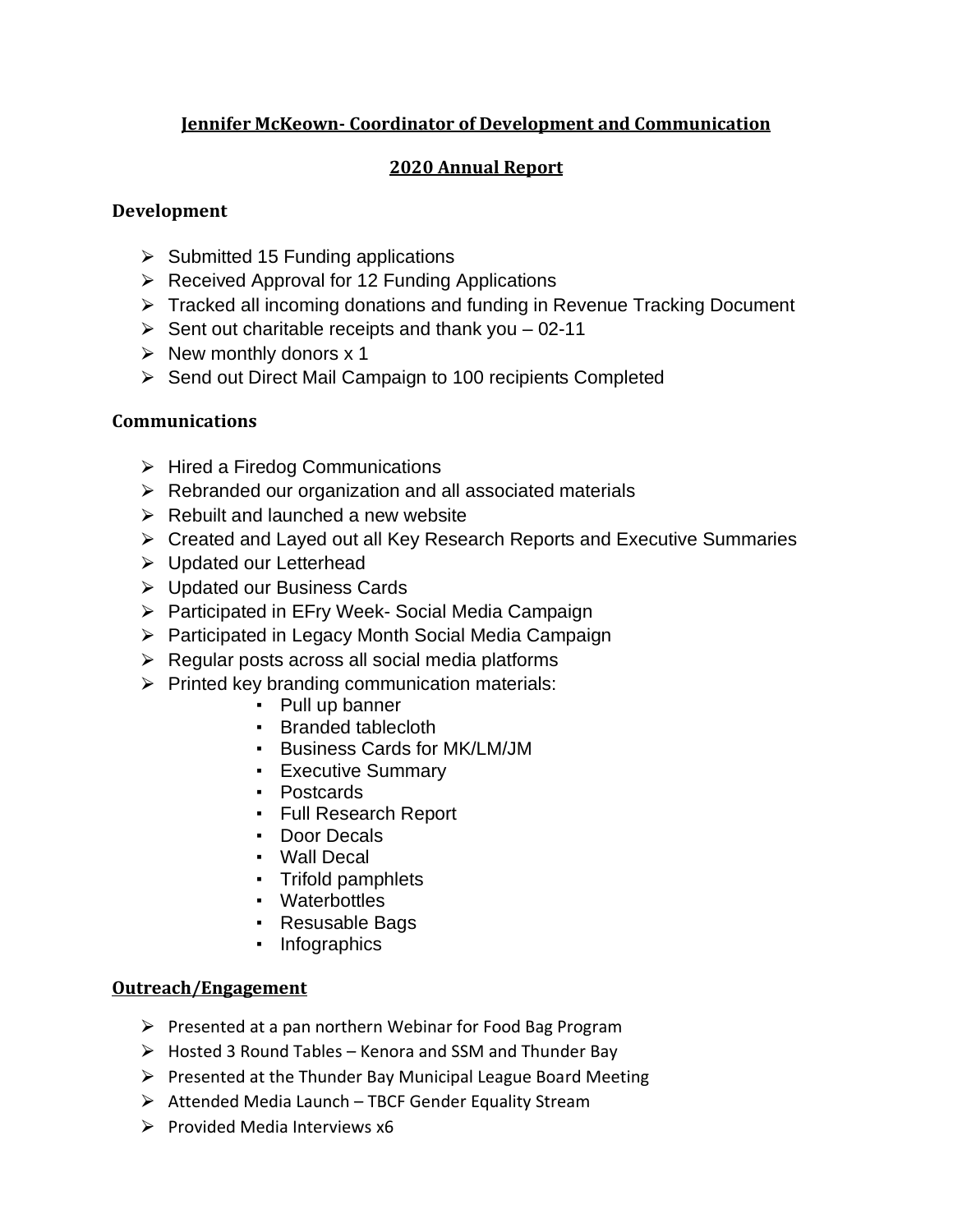#### **Administration/Meetings/Committees**

- $\triangleright$  Finance Committee Meeting x4
- $\triangleright$  Fundraising committee Meeting x 1
- $\triangleright$  External committee/Coaltions x 10
- $\triangleright$  Meeting with Extenal paterners  $x$  9
- $\triangleright$  Meeting with Funders x 14
- $\triangleright$  Meeting with consultants x 5
- $\triangleright$  Staff Meeting x 15
- $\triangleright$  Meeting/correspondence with Government Official x3

## **Programing/Projects**

- ⮚ **Phones for Women Pilot Project:** were we provided women who were reintegrating back into the community with access to a mobile device for the first 60 days post release.
- ⮚ **Created Health & Wellness Fair Event:** for women at the Correctional Centre we were facilitating a 1 day workshop alongside 10 external agencies where the women currently incarcerated would gain access to the necessary service prior to their release
- ⮚ **Began Phase 2 – Planning and Development** in our goal of Transitional Housing This is a multipronged approach and saw us build targeted communications material, host round tables and build a Housing committee to move us closer our goal of creating transitional housing for our clients
- ⮚ **Recipient of the Tbaytel Good Employees Program** Alongside TBaytel engineering department we built 110 hygiene kits that we have handed out to vulnerable women across the community. We did this in partnership with Kits for a Cause
- ⮚ **Began Providing Barrier Free Food Bags** In partnership with Roots to Harvest we began to deliver 20 bags delivered once a week over 10 weeks with three community pop ups where 50 bags are made Delivery began Wednesday July 22nd and continued to Wednesday September 30th.
- ⮚ **Provided Certificate Based Programming**: this saw us provide access to smart serve, safe food handling and basic first aid courses to our clients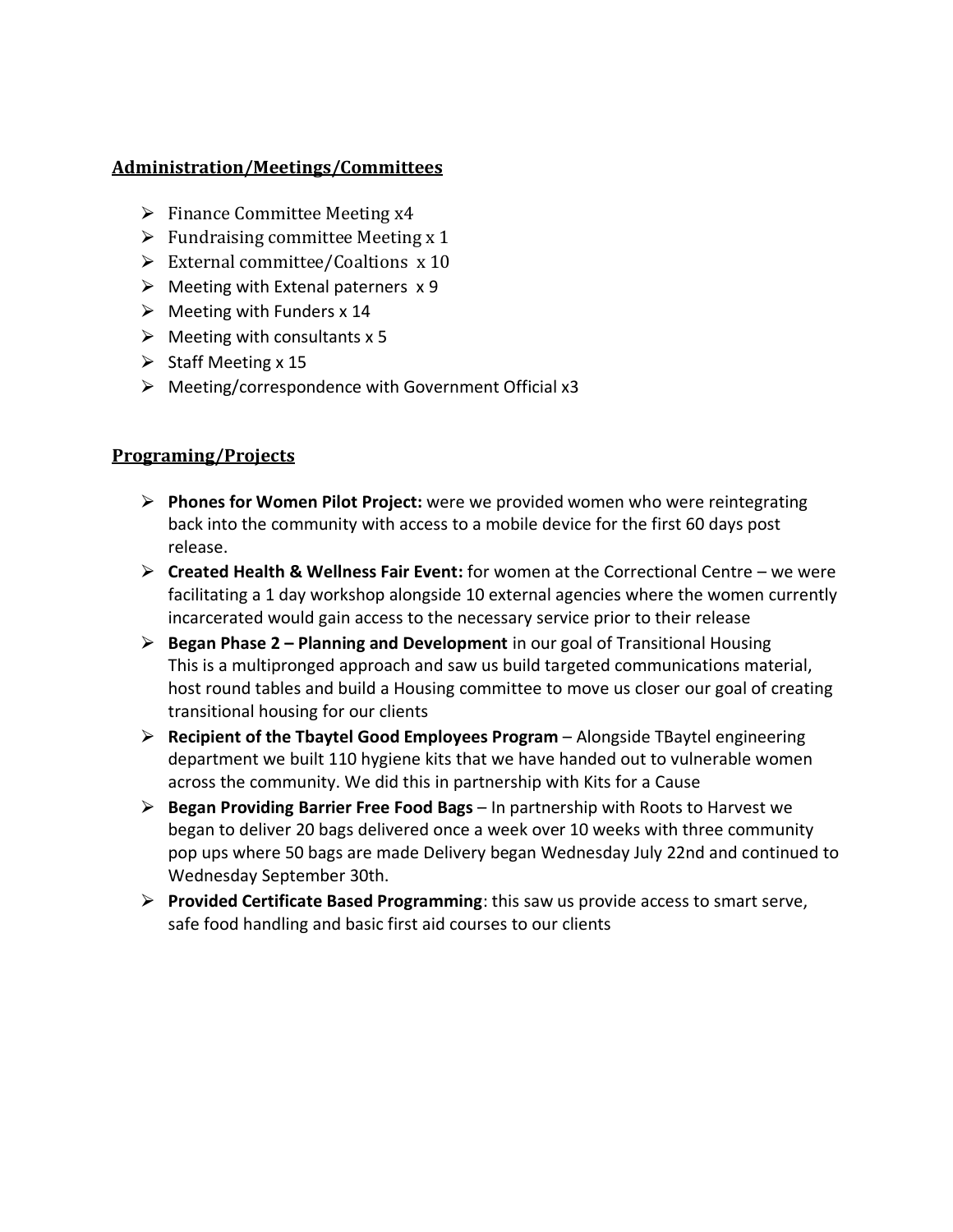#### **Awards**

⮚ Recipeint of an **Outstanding Community Safety Award** – 2020 Mayors Community Safety Awards – Barrier Free Food Bags

#### **Professional Development**

- $\triangleright$  Leadercast Women Event
- $\triangleright$  Webinar Online Fundraising for a virtual world
- $\triangleright$  Webinar Canada's new Legacy Giving Campaign
- $\triangleright$  Webinar 6 Steps to Finding and Onboarding Corporate Partners
- $\triangleright$  Show Me the Money UwayTbay Workshop
- $\triangleright$  Canada Helps-Transform Your Next Fundraiser by Taking it Online
- $\triangleright$  Coaching Clinic Resilient Communities Fund:
- ⮚ WAGE Information Session: Organizational Capacity Self-Assessment Tool -09-01
- ⮚ Charity Village Make Better Decisions: A Crash-Course in Non-profit KPIs

| Social Media Followers 2019-2020 |      |      |  |  |  |  |  |
|----------------------------------|------|------|--|--|--|--|--|
| <b>Platform</b>                  | 2019 | 2020 |  |  |  |  |  |
| Facebook                         | 323  | 705  |  |  |  |  |  |
| Instagram                        | 173  | 312  |  |  |  |  |  |
| Twitter                          | 51   | 89   |  |  |  |  |  |
| LinkedIn                         | 21   | 32   |  |  |  |  |  |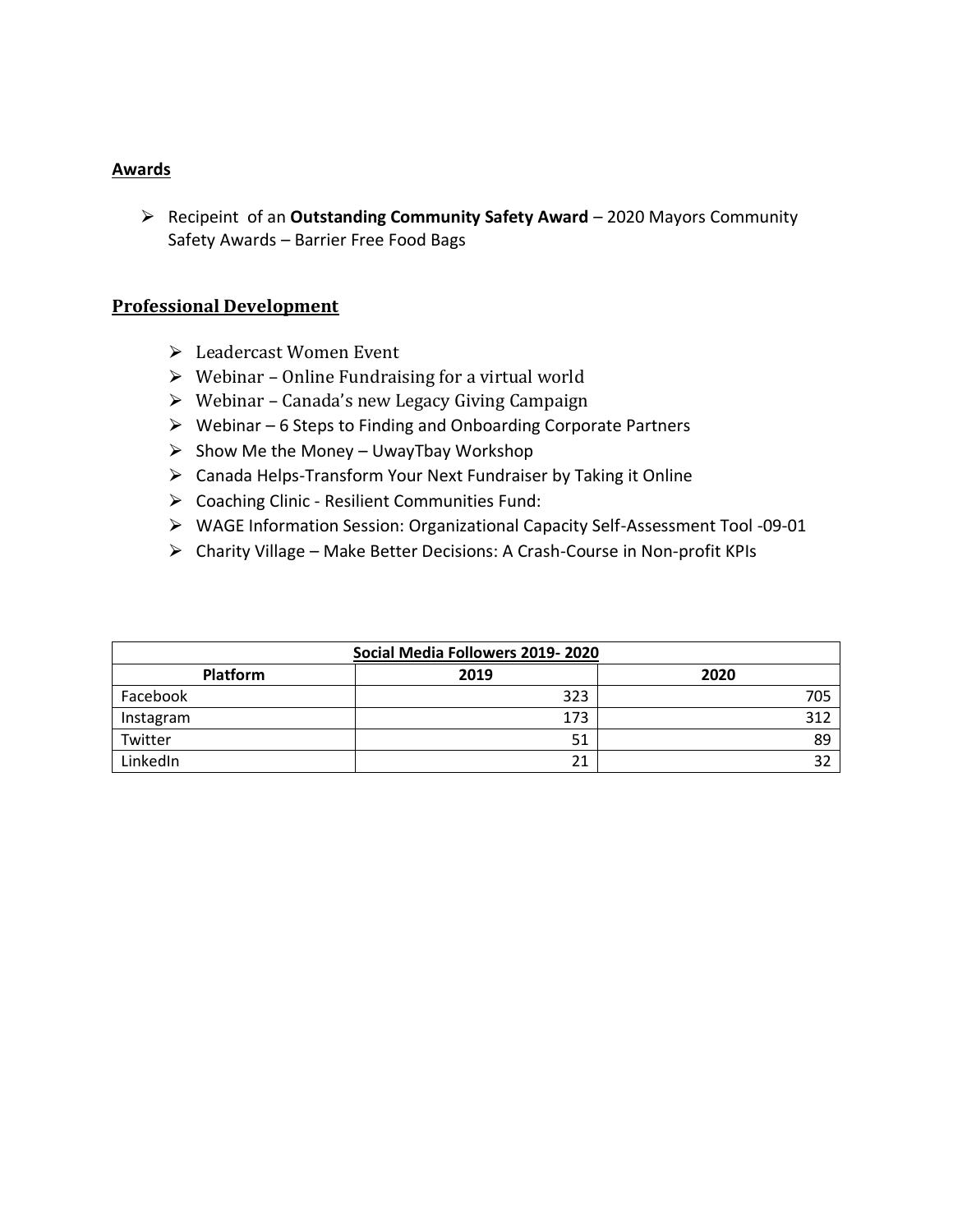## **2020 TARGETS VS. ACTUALS - REVENUE**

| <b>TYPE OF</b>     | <b>TARGET</b> | <b>ACTUAL</b> | <b>DEFERRED</b>   | <b>NOTES</b>                                          |
|--------------------|---------------|---------------|-------------------|-------------------------------------------------------|
| <b>SUPPORT</b>     |               |               |                   |                                                       |
|                    |               |               |                   | We received 10k in unrestricted funding from          |
|                    |               |               |                   | United Way to use as needed during the                |
|                    |               |               |                   | beginning of the pandemic. We reapply to              |
|                    |               |               |                   | United Way in the latter half of the year and         |
|                    |               |               |                   | were approved for an additional 14k bringing our      |
| <b>United Way</b>  | 27,000        | 24,500        | 0.00              | total amount of funding for 2020 to 24k               |
|                    |               |               |                   |                                                       |
| <b>MCS</b>         | 19,248        | 19,395        | 0.00              | N/A<br>1,542 deferred from 2019                       |
| <b>Status of</b>   |               |               |                   |                                                       |
| Women              | 49,276        | 50,818        | 2,287             | *deferred \$2287 to 2021                              |
|                    |               |               |                   | Fundraising Film Night was put on hold due to         |
|                    |               |               |                   | pandemic and the restrictions towards larger          |
|                    |               |               |                   | gatherings                                            |
|                    |               |               |                   |                                                       |
| <b>Fundraising</b> | 3,200         | 0.00          | 0.00              |                                                       |
| <b>Donations</b>   | 10,000        | 22,054        | 0.00              | N/A                                                   |
| Membership         | 100           | 70            | 0.00              |                                                       |
| <b>Thunder Bay</b> |               |               |                   |                                                       |
| Community          |               |               | Deferred          |                                                       |
| <b>Foundation</b>  | 1,830.00      | 1,830         | from 2019         |                                                       |
| <b>Catherine</b>   |               |               |                   |                                                       |
| <b>Donnelly</b>    |               |               | Deferred          |                                                       |
| <b>Foundation</b>  | 24,000.00     | 21,600        | from 2019         | Deferred 1,128 to 2021                                |
|                    |               |               | 2,000<br>deferred | 2K received from the Tbaytel for Good employee        |
| <b>Tbaytel</b>     | 2,000.00      | 4,000         | from 2019         | project Engineering Dept to build 110 hygiene<br>kits |
| <b>Reaching</b>    |               |               |                   | Two year project ending in March 2022                 |
| homes              | 31,578        | 31,578        | 0.00              | 2 <sup>nd</sup> year we are slated to receive 49,083  |
| <b>Reaching</b>    |               |               |                   |                                                       |
| Homes-             |               |               |                   |                                                       |
| <b>Emergency</b>   |               |               |                   |                                                       |
| Covid              |               |               |                   | *1,430 of this was used in 2020 for December          |
| <b>Funding</b>     |               | 1,430         | 40,340            | salaries with 40,340 deferred to 2021                 |
| <b>Emergency</b>   |               |               |                   |                                                       |
| Community          |               |               |                   |                                                       |
| <b>Support</b>     |               |               |                   | 11,500 secured in 2020 realized in 2021               |
| <b>Fund</b>        |               | 19,050        | 11,500            | Barrier Free Food Bag program                         |
|                    |               |               |                   |                                                       |
|                    |               |               |                   |                                                       |